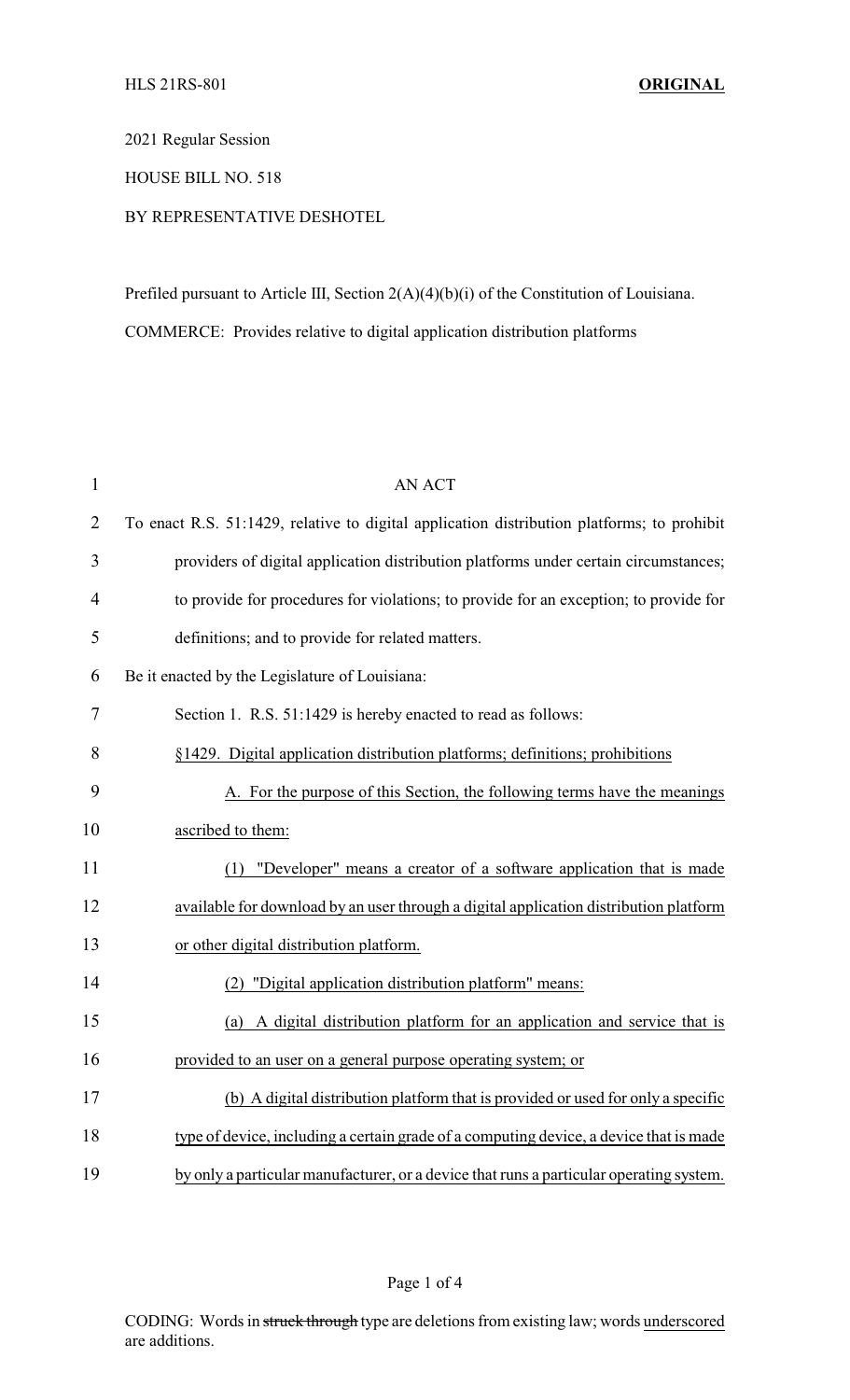| $\mathbf{1}$   | (3) "Domiciled in this state" means a person that conducts a substantial                |
|----------------|-----------------------------------------------------------------------------------------|
| $\overline{2}$ | portion of work to create or to maintain a digital application in this state.           |
| 3              | (4) "General purpose operating system" means an operating system for                    |
| $\overline{4}$ | general purpose hardware, including mobile phones, smartphones, tablets, personal       |
| 5              | computers, and other general-purpose devices that are connected to the internet.        |
| 6              | (5) "In-application payment system" means an application, service, or user              |
| 7              | interface that is used to process payments from an user to a developer for a software   |
| 8              | application and a digital and physical product and service distributed through a        |
| 9              | software application.                                                                   |
| 10             | (6) "Louisiana user" means an user whose most recent address shown in the               |
| 11             | records of a provider is located within this state.                                     |
| 12             | "Provider" means a person that owns, operates, implements, or maintains                 |
| 13             | a digital application distribution platform or an in-application payment system.        |
| 14             | "Special-purpose digital application distribution platform" means a<br>(8)              |
| 15             | digital distribution platform for a single or specialized category of application or a  |
| 16             | software and service provided to an user on hardware intended primarily for a           |
| 17             | specific purpose, including a gaming console, music player, and any other special-      |
| 18             | purpose device that is connected to the internet.                                       |
| 19             | B. If the cumulative downloads of a software application by a provider of a             |
| 20             | general purpose operating system with a digital application distribution platform to    |
| 21             | Louisiana users exceed one million downloads in the previous or current calendar        |
| 22             | year, a provider of a digital application distribution platform shall not do any of the |
| 23             | following:                                                                              |
| 24             | Require a developer that is domiciled in this state to use a particular in-             |
| 25             | application payment system as the exclusive mode of accepting payments from an          |
| 26             | user to download a software application onto the operating system or purchase a         |
| 27             | digital or physical product or service through a software application installed on the  |
| 28             | operating system.                                                                       |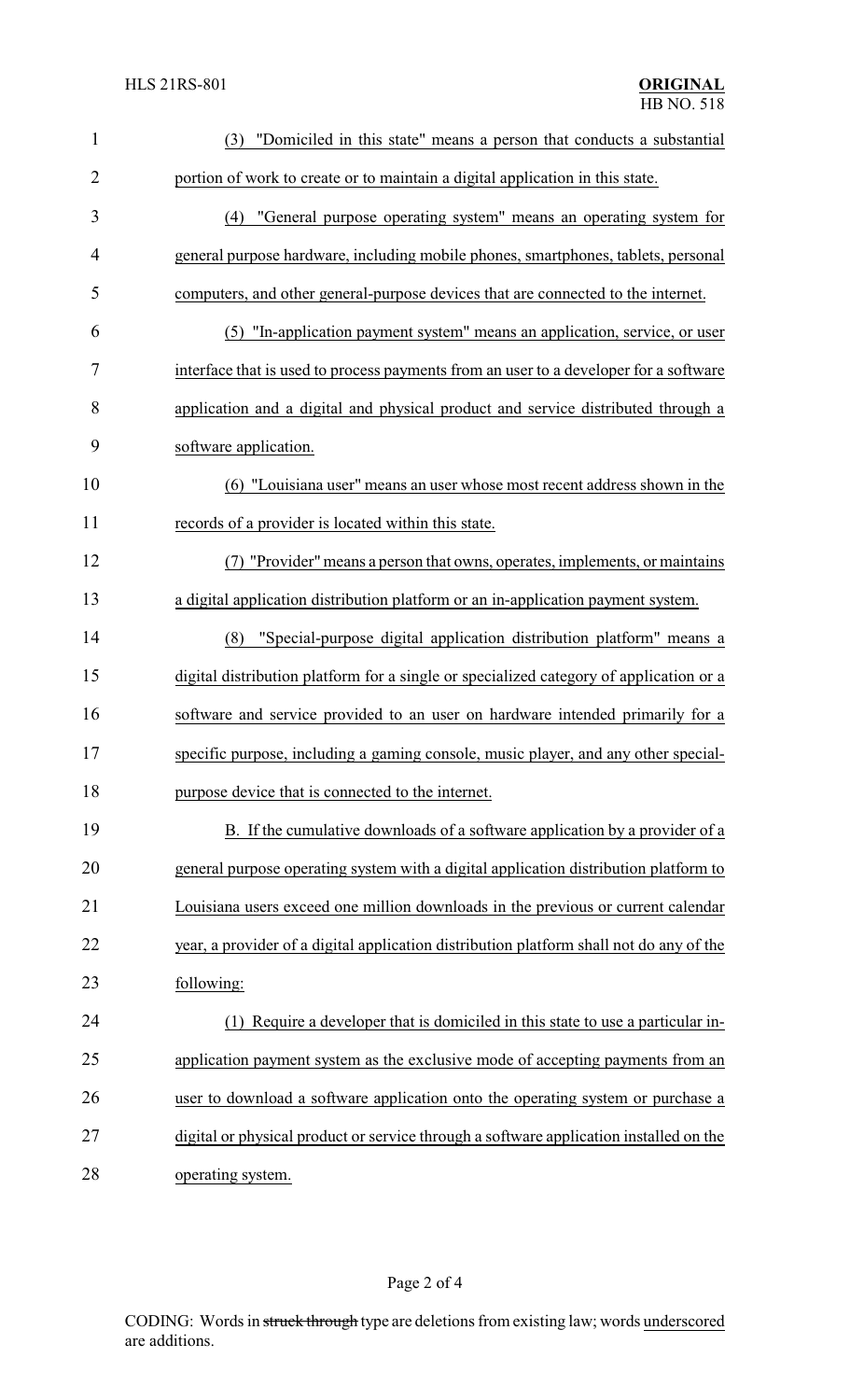| $\mathbf 1$    | (2) Require exclusive use of a particular in-application payment system as              |
|----------------|-----------------------------------------------------------------------------------------|
| $\overline{2}$ | the exclusive mode of accepting payments from a Louisiana user to download a            |
| 3              | software application onto the operating system or purchase a digital or physical        |
| 4              | product or service through a software application installed on the operating system.    |
| 5              | (3) Retaliate against a developer that is domiciled in this state or a Louisiana        |
| 6              | user for using an in-application payment system or digital application distribution     |
| 7              | platform that is not owned, operated, or affiliated with the provider or retaliate      |
| 8              | against a developer for that use to distribute an application to or accept payments     |
| 9              | from a Louisiana user.                                                                  |
| 10             | C. Any conduct in violation of this Section shall be deemed an unlawful                 |
| 11             | practice.                                                                               |
| 12             | (1) A person aggrieved by a violation of this Section may bring an action to            |
| 13             | enjoin the violation or for restitution. The court may award the plaintiff costs,       |
| 14             | expenses, and reasonable attorney's fees.                                               |
| 15             | The provisions in Subsection C of this Section shall not limit any other                |
| 16             | claims the plaintiff may have under any other provision of law.                         |
| 17             | This Section shall not apply with respect to a special-purpose digital                  |
| 18             | application distribution platform.                                                      |
| 19             | E. The office of the attorney general shall receive complaints and investigate          |
| 20             | violations of this Section and may bring an action in any court of competent            |
| 21             | jurisdiction to obtain legal or equitable relief on behalf of a person aggrieved by the |
| 22             | violation.                                                                              |

## DIGEST

The digest printed below was prepared by House Legislative Services. It constitutes no part of the legislative instrument. The keyword, one-liner, abstract, and digest do not constitute part of the law or proof or indicia of legislative intent. [R.S. 1:13(B) and 24:177(E)]

| HB 518 Original | 2021 Regular Session | Deshotel |
|-----------------|----------------------|----------|
|-----------------|----------------------|----------|

**Abstract:** Provides relative to digital application distribution platforms.

Proposed law provides definitions for developer, digital application distribution platform, domiciled in this state, general purpose operating system, in-application payment system, Louisiana user, provider, and special-purpose digital application distribution platform.

Page 3 of 4

CODING: Words in struck through type are deletions from existing law; words underscored are additions.